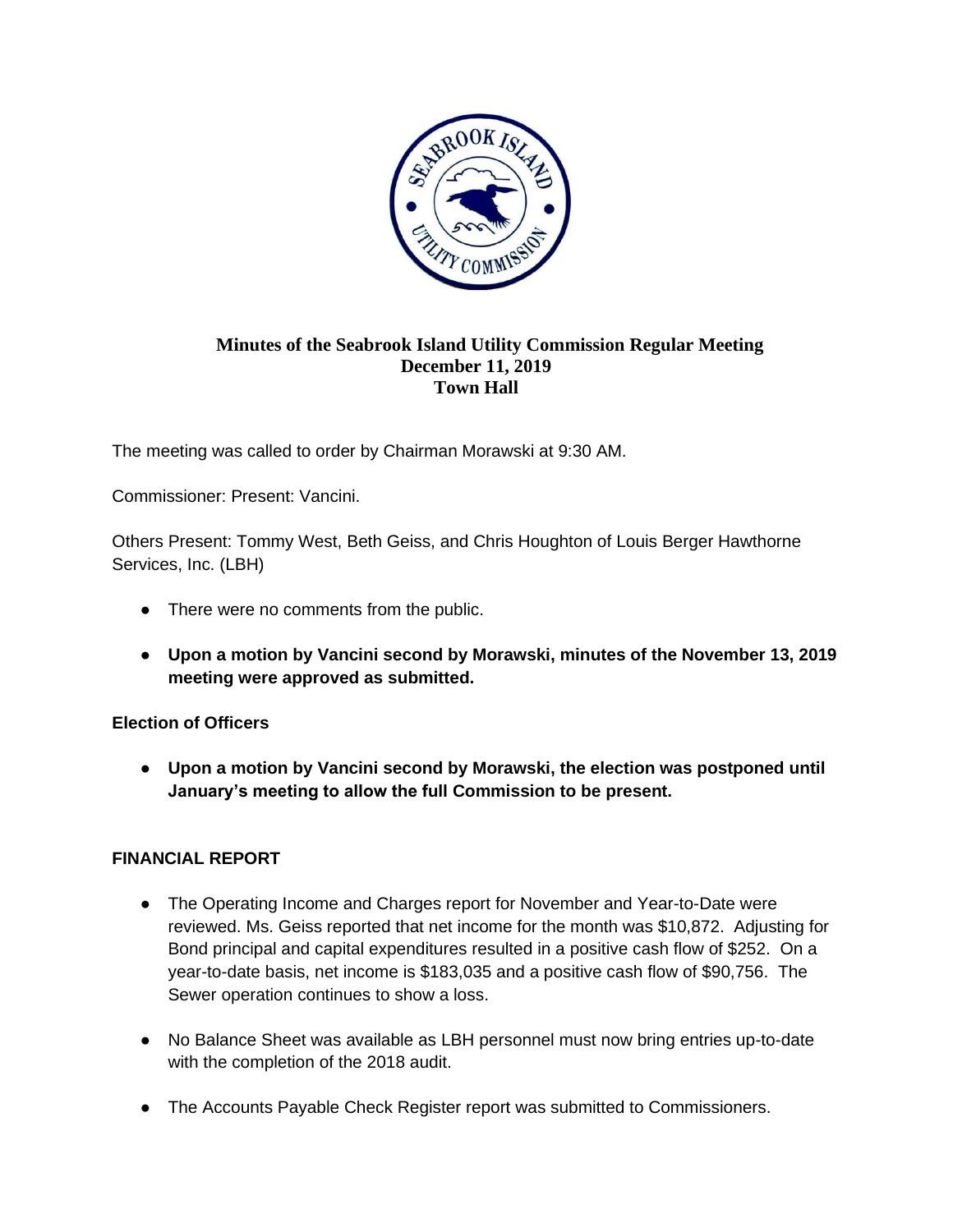**Upon a motion by Vancini, second by Morawski, the November payables, as submitted electronically to Commissioners were approved.**

● Ms. Geiss submitted a list of write offs for the year totalling \$2,344.13.

# **Upon a motion by Vancini, second by Morawski, the write offs were approved as submitted.**

### **OPERATIONS REPORT**

- Mr. West reported that September wastewater plant performance was in compliance with all permit parameters. Wastewater flows for the month averaged 347,000 gallons per day, with the average for the past 12 months of 394,000 gallons per day. He further reported that SIUC delivered 21,183,967 gallons of water for the month compared to 21,475,516 gallons last year. This accounted for 100% of the water received from St. John's for the month compared to 98.12% last year. This brings the year-to-date water accounted for to 95.84% compared to 93.30% last year
- Mr. West also reported repair costs for Pump Station #16 are close to amount approved by the Commission last month and should be completed within the week.
- Mr. West also reported on repairs and component replacements for the SCADA system.
- Mr. West reported on the installation of a flushing hydrant near the horse trail. It provides the ability to flush the waterline in the low use area.
- Finally, Mr. West reported on the waterline break caused by contractors boring through the SIUC's waterline. The contractor will be invoiced for the full cost.

### **OLD BUSINESS**

- Mr. West reported that the after-hours emergency call arrangement began operation November 22. Since then, there have been 6 emergency calls. He also indicated that he had made some changes to the website, bills, and message to clarify the process.
- Mr. West reported W. K. Dixon had resubmitted the emergency generator grant application modifying it for 3 instead of 6 emergency generators to achieve a better cost/benefit calculation.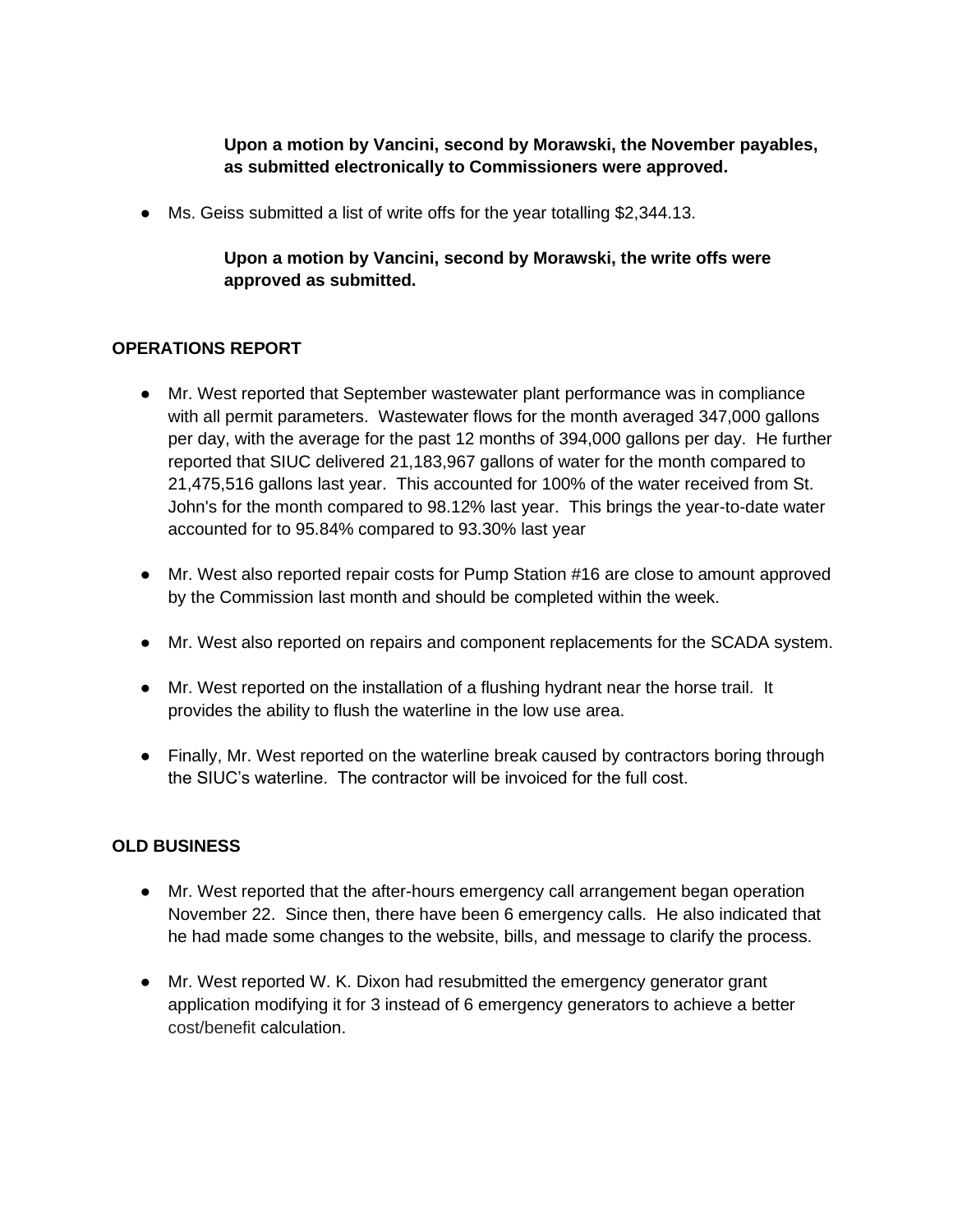● The 2020 Budget was reviewed. While it indicated a loss would occur in the Sewer Utility, there were few options that would impact the results. Discussion turned to the need for rate relief in the Sewer operations.

> **Upon a motion by Vancini, second by Morawski, the budget was approved with the stipulation that capital items must be separately approved during the year. In addition, the Sewer Base Charge per ERU will be increased by \$2.70 per month. There was no change to rates in the Water operation. It was noted that the Capital item for the Engineering Study by W. K. Dixon was authorized to proceed.**

● Chairman Morawski reported that the Town would be approving the contract with Maudlin & Jenkins for auditing services at their meeting on December 17, with the Mayor authorized to make changes as needed.

# **Upon a motion by Vancini, second by Morawski, the contract with Maudlin & Jenkins for auditing services was approved with the same stipulation for the Mayor authorized to make changes.**

● The issue of requested landscape improvements along Old Drake Drive following damage from Hurricane Dorian was discussed.

> **Upon a motion by Vancini, second by Morawski, the Chairman was authorized to notify the Mayor that the Commission is not responsible for the damage.**

### **NEW Business**

● Mr. Morawski reported the meeting schedule for 2020 as will be approved by the Town Council at their meeting on December 17,2019. Except for November and December, SIUC meetings will be held the third Wednesday of the month at 9:30 am. For November, the meeting will be held on Thursday, the 12th, and in December, on Wednesday, the 9th.

> **Upon a motion by Vancini, second by Morawski, the 2020 meeting schedule was approved.**

### **ADJOURNMENT**

**There being no further business, upon a motion by Vancini, second by Morawski, the meeting was adjourned at 11:00 am.**